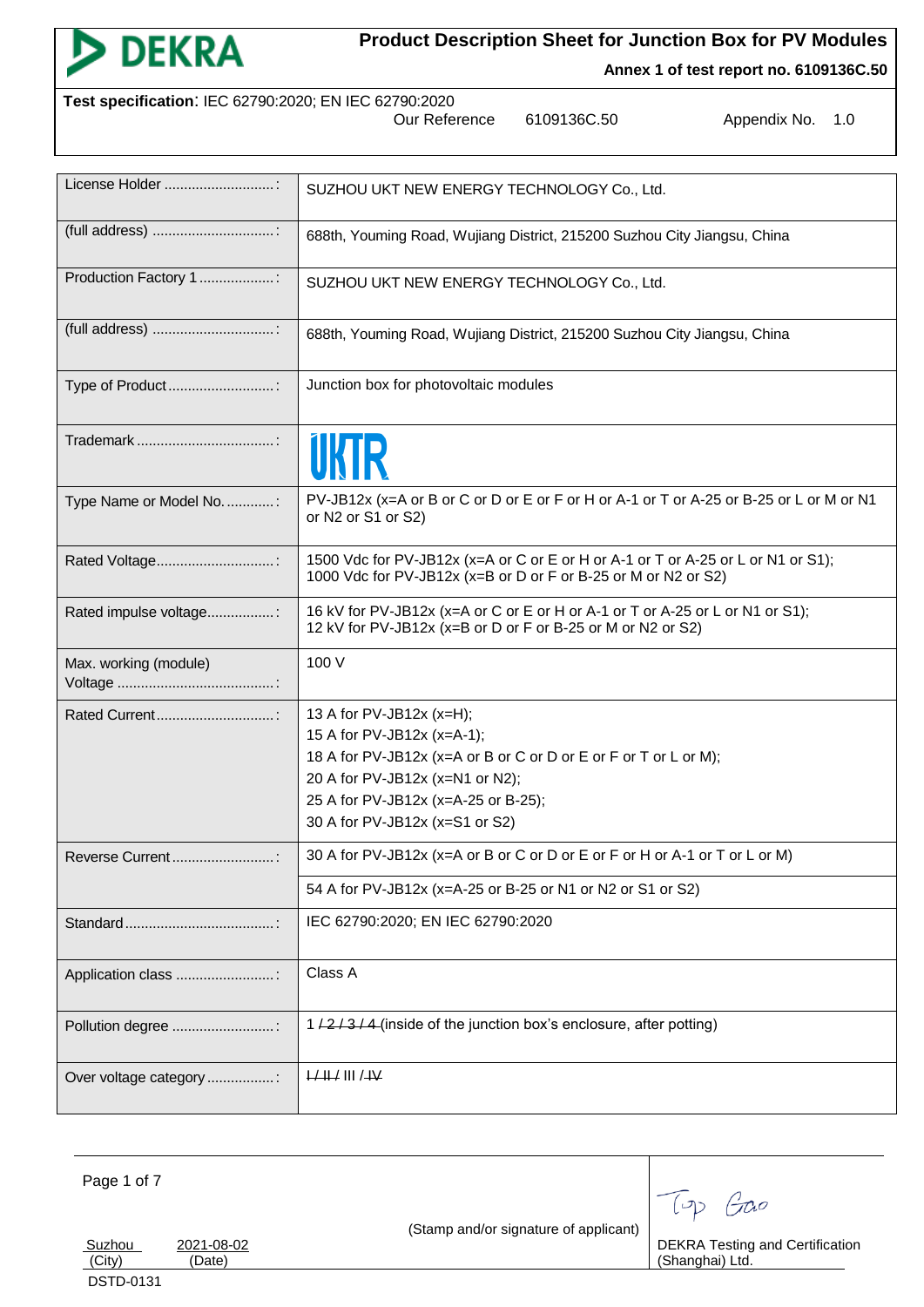

**Annex 1 of test report no. 6109136C.50**

| Test specification: IEC 62790:2020; EN IEC 62790:2020 |  |
|-------------------------------------------------------|--|
|                                                       |  |

Our Reference 6109136C.50 Appendix No. 1.0

| Lower ambient temperature :                       | -40 $\degree$ C                                                                                                                                                                                     |                                                                                        |  |  |
|---------------------------------------------------|-----------------------------------------------------------------------------------------------------------------------------------------------------------------------------------------------------|----------------------------------------------------------------------------------------|--|--|
| Upper ambient temperature :                       | 85 °C                                                                                                                                                                                               |                                                                                        |  |  |
| RTI housing material                              | +110 °C for 540Z(f1)(c);<br>+125 °C for $644Z(f1)(c)$<br>+120 °C for A3XZG5(f1)                                                                                                                     |                                                                                        |  |  |
| Flammability class:                               | 5VB (Verification Test)                                                                                                                                                                             |                                                                                        |  |  |
| Termination and connection:                       | Resistance welding-type final terminals for external flexible PV Cable;<br>Soldered-type terminals for internal connection with PV ribbon;<br>Integration for internal connection with bypass diode |                                                                                        |  |  |
| Cable diameter                                    | 5,5 mm - 6,8 mm for 4,0 mm <sup>2</sup> ;<br>6,0 mm - 7,25 mm for 6,0 mm <sup>2</sup>                                                                                                               |                                                                                        |  |  |
| Rated torque for cable gland:                     | N/A                                                                                                                                                                                                 |                                                                                        |  |  |
| Wire cross section area or cross<br>section range | $1 \times 2.5$ mm <sup>2</sup> / 1 x 4.0 mm <sup>2</sup> / 1 x 6.0 mm <sup>2</sup>                                                                                                                  |                                                                                        |  |  |
| Degree of protection:                             | IP65/IP68(1m, 1h)                                                                                                                                                                                   |                                                                                        |  |  |
|                                                   | Yes / No                                                                                                                                                                                            |                                                                                        |  |  |
| Adhesive and sealing compound                     | Type of adhesive and sealing compound                                                                                                                                                               | Type of Backsheet                                                                      |  |  |
| of junction box/ Back sheet of PV-                | 1527, manufactured by Suzhou TONSAN<br>Adhesive Ltd.                                                                                                                                                | PVDF foil (FFC-JW30), manufactured by<br>Jolywood (Suzhou) Sunwatt Co., Ltd.           |  |  |
|                                                   |                                                                                                                                                                                                     | PVDF foil (Cynagard 225A) manufactured<br>by Cybird Technology Inc.                    |  |  |
|                                                   |                                                                                                                                                                                                     | Glass                                                                                  |  |  |
|                                                   |                                                                                                                                                                                                     | PVDF foil (HTPV348S), manufactured by<br>Chang Zhou Hui Tian New Material Co.,<br>Ltd. |  |  |
|                                                   |                                                                                                                                                                                                     | PVDF foil (KFB-30), manufactured by<br>Jolywood (Suzhou) Sunwatt Co., Ltd.             |  |  |
|                                                   | HT906Z, manufactured by Shanghai<br>Huitian New Material Co., Ltd.                                                                                                                                  | PET foil (Cynagard 275A), manufactured<br>by Cybird Technologies Inc.                  |  |  |
|                                                   |                                                                                                                                                                                                     | PET foil (Crown BO-L2), manufactured by<br>Advanced material Co., LTD                  |  |  |
|                                                   |                                                                                                                                                                                                     | Glass                                                                                  |  |  |
|                                                   |                                                                                                                                                                                                     | PVF foil (T-3502), manufactured by<br>Jolywood (Suzhou) Sunwatt Co., Ltd.              |  |  |

Page 2 of 7

(Stamp and/or signature of applicant)

DEKRA Testing and Certification (Shanghai) Ltd.

Top Gao

Suzhou 2021-08-02<br>
(City) (Date)

(Date)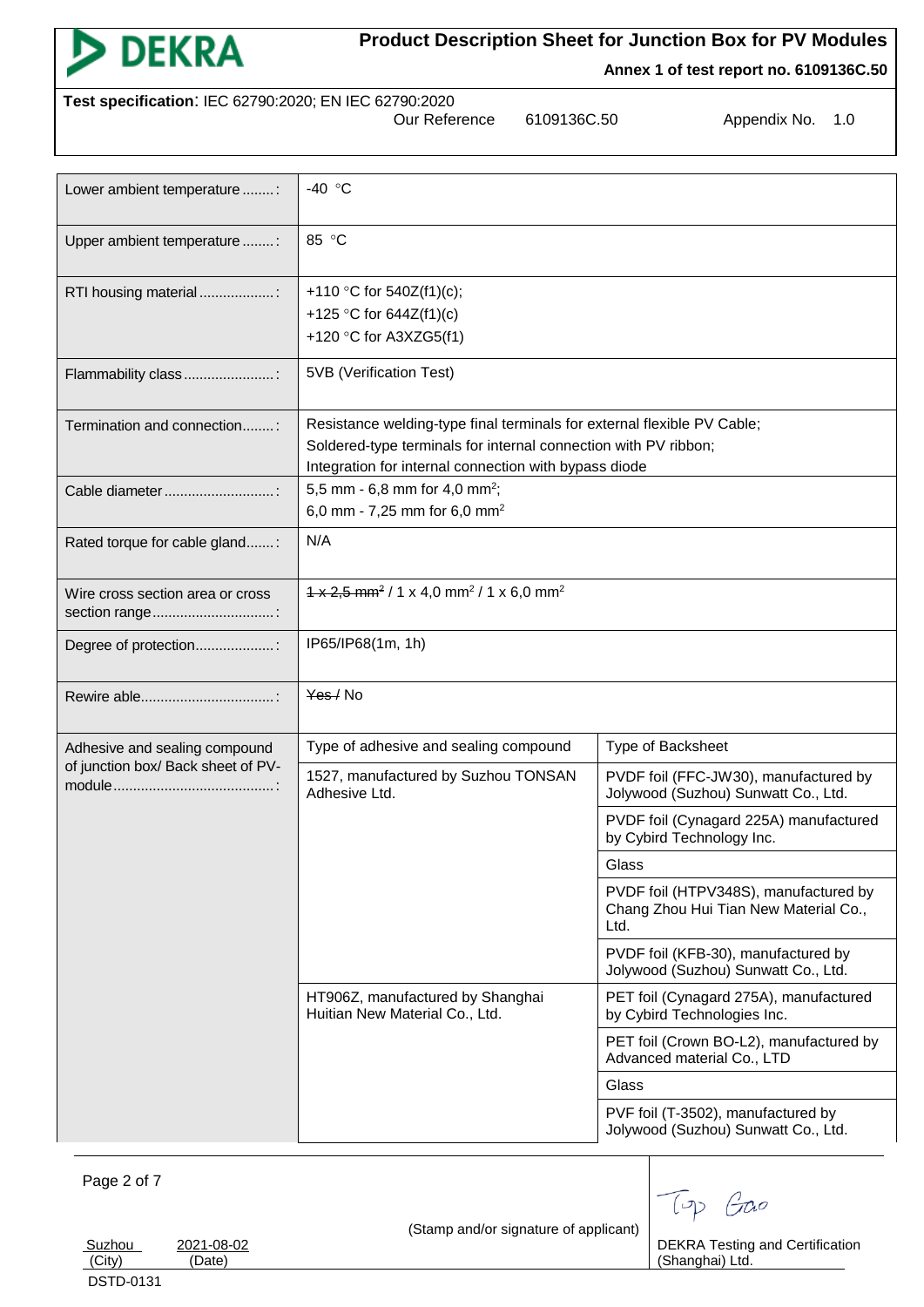| <b>DEKRA</b>                                          |                                                                                    |                                                       | <b>Product Description Sheet for Junction Box for PV Modules</b><br>Annex 1 of test report no. 6109136C.50      |  |
|-------------------------------------------------------|------------------------------------------------------------------------------------|-------------------------------------------------------|-----------------------------------------------------------------------------------------------------------------|--|
| Test specification: IEC 62790:2020; EN IEC 62790:2020 |                                                                                    | 6109136C.50<br>Our Reference                          | Appendix No.<br>1.0                                                                                             |  |
|                                                       |                                                                                    |                                                       |                                                                                                                 |  |
|                                                       |                                                                                    |                                                       | PVDF (Cynagard 2X5A), manufactured by<br>Cybird Technology Inc.                                                 |  |
|                                                       |                                                                                    |                                                       | PVDF (Cynagard 2X5A(R)), manufactured<br>by Cybird Technology Inc.                                              |  |
|                                                       |                                                                                    |                                                       | PVDF (BEC-303), manufactured by<br>Hangzhou First PV material Co., Ltd.                                         |  |
|                                                       | HT8258, manufactured by Jiangsu<br>Tianchen New Materials Co., Ltd.                |                                                       | PET foil (Cynagard 275A), manufactured<br>by Cybird Technologies Inc.                                           |  |
|                                                       |                                                                                    |                                                       | PET foil (Crown BO-L2), manufactured by<br>Advanced material Co., LTD                                           |  |
|                                                       |                                                                                    |                                                       | Glass                                                                                                           |  |
| Potting material                                      | Type of potting material                                                           |                                                       | Type of Junction Box                                                                                            |  |
|                                                       | 5299W-S, manufactured by Shanghai<br>Huitian New Material Co., Ltd                 |                                                       | PV-JB12x(x=A or B or C or D or E or F or<br>H or A-1 or T or A-25 or B-25 or L or M or<br>N1 or N2 or S1 or S2) |  |
|                                                       | HT6360, manufactured by Jiangsu<br>Tianchen New Materials Co., Ltd.                |                                                       | PV-JB12x(x=A or B or A-25 or B-25 or L or<br>M or N1 or N2 or S1 or S2)                                         |  |
|                                                       | GOLOHO-313-AB, manufactured by<br>Goloho Chemical Industrial Ltd.                  |                                                       | $PV$ -JB12x(x= A-25 or B-25 or N1 or N2 or<br>S1 or S2)                                                         |  |
|                                                       | JS-1184, manufactured by Hangzhou<br>Zhijiang Silicone Chemicals Co., Ltd.         |                                                       |                                                                                                                 |  |
|                                                       | 1533, manufactured by Suzhou TONSAN<br>Adhesive Ltd.                               |                                                       |                                                                                                                 |  |
|                                                       | MF962L, manufactured by ZHENGZHOU<br>ZHONGYUAN SILANDE HIGH<br>TECHNOLOGY CO., LTD |                                                       |                                                                                                                 |  |
| Bypass-Diode:                                         | Type name                                                                          | <b>UKTH3045-12</b>                                    | UKTH3045-16 / TM3045-20                                                                                         |  |
|                                                       | Number                                                                             | N2);<br>2 single diode module for PV-JB12x (x=E or F) | 3 single diode module for PV-JB12x (x=A or B or C or D or N1 or                                                 |  |
|                                                       | Manufacturer                                                                       |                                                       | SUZHOU UKT NEW ENERGY TECHNOLOGY Co, Ltd.                                                                       |  |
|                                                       | Diode data                                                                         | Side:150 mil (3,8 mm x 3,8 mm);                       |                                                                                                                 |  |
|                                                       |                                                                                    | Thickness: 0,28 mm                                    | Thickness: 0,28 mm (stated by manufacturer)/ Side:150 mil;                                                      |  |
|                                                       |                                                                                    | If=30A; VRRM=45V (Tj=200 °C)                          |                                                                                                                 |  |

<u>Suzhou 2021-08-02</u><br>(City) (Date)

(Date)

(Stamp and/or signature of applicant)

Type name UKTH30100-12 UKTH3045-14

Number 3 single diode module 3 single diode module Manufacturer | SUZHOU UKT NEW ENERGY TECHNOLOGY CO., LTD

Box type  $|PV-JB12x (x=A or B or C or D or D)$ E or F)

Rated current | 18 A 20 A

Forward voltage max. 519,00mV at 30A; Leakage current max.120,55uA at 45V

> DEKRA Testing and Certification (Shanghai) Ltd.

PV-JB12x (x=N1 or N2)

Top Gao

DSTD-0131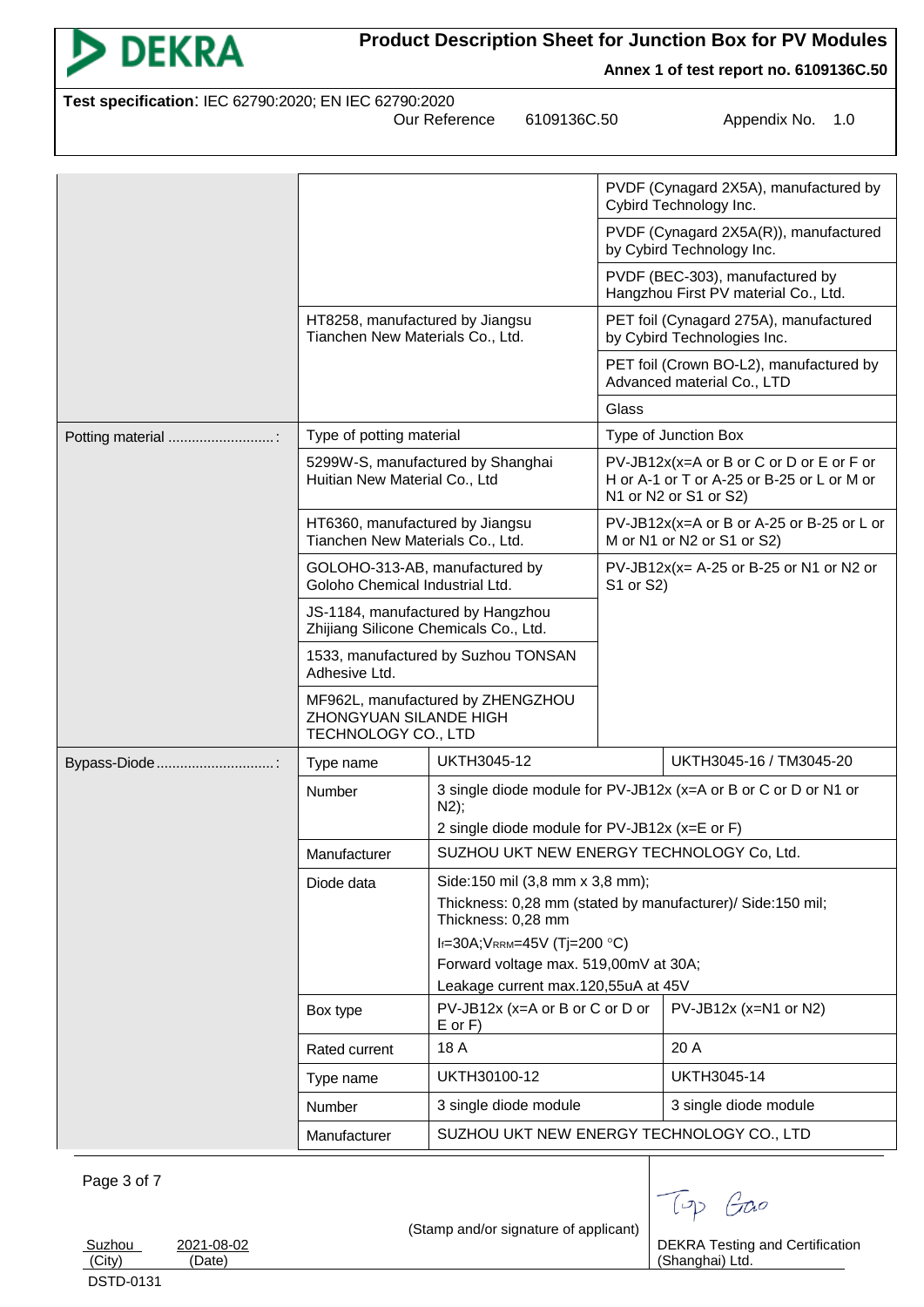

**Annex 1 of test report no. 6109136C.50**

| Test specification: IEC 62790:2020; EN IEC 62790:2020 |  |
|-------------------------------------------------------|--|
|                                                       |  |

Our Reference 6109136C.50 Appendix No. 1.0

|                        | Diode data                                           | Side:150 mil (3,8 mm x 3,8 mm);<br>Thickness: 0,28 mm (stated by<br>manufacturer) / Side:150 mil;<br>Thickness: 0,27 mm<br>$I_f = 30A$ ; V <sub>RRM</sub> =100V (Tj=200 °C)<br>Forward voltage max. 537,00mV<br>at 30A; Leakage current<br>max.250,01uA at 100V                                                                                                                                                                      | Side: 150 mil (3,81 mm x 3,81<br>mm); Thickness: 0,28 mm<br>(stated by manufacturer)/<br>Side:150 mil; Thickness: 0,28<br>mm If=30A; VRRM=45V (Tj=200<br>°C) Forward voltage max.<br>525,20mV at 30A; Leakage<br>current max.35,118uA at 45V                                                                                                       |
|------------------------|------------------------------------------------------|--------------------------------------------------------------------------------------------------------------------------------------------------------------------------------------------------------------------------------------------------------------------------------------------------------------------------------------------------------------------------------------------------------------------------------------|----------------------------------------------------------------------------------------------------------------------------------------------------------------------------------------------------------------------------------------------------------------------------------------------------------------------------------------------------|
|                        | Box type                                             | $PV$ -JB12x (x=A-1)                                                                                                                                                                                                                                                                                                                                                                                                                  | $PV-JB12x (x = T)$                                                                                                                                                                                                                                                                                                                                 |
|                        | Rated current                                        | 15 A                                                                                                                                                                                                                                                                                                                                                                                                                                 | 18 A                                                                                                                                                                                                                                                                                                                                               |
|                        | Type name                                            | UKTH4545-12 / TM3045-25                                                                                                                                                                                                                                                                                                                                                                                                              | <b>UKTH3045-15</b>                                                                                                                                                                                                                                                                                                                                 |
|                        | Number                                               | 3 single diode module                                                                                                                                                                                                                                                                                                                                                                                                                |                                                                                                                                                                                                                                                                                                                                                    |
|                        | <b>Manufacturer</b>                                  | SUZHOU UKT NEW ENERGY TECHNOLOGY CO., LTD                                                                                                                                                                                                                                                                                                                                                                                            |                                                                                                                                                                                                                                                                                                                                                    |
|                        | Diode data<br>Box type<br>Rated current<br>Type name | Two chips: Side:150 mil<br>$(3, 8 \text{ mm} \times 3, 8 \text{ mm})$ ;<br>Thickness: 0,28 mm (stated by<br>manufacture) / Side:152 mil;<br>Thickness : 0,28 mm<br>$I_f = 30A$ ; $V_{RRM} = 45V$ (Tj=200°C)<br>Forward voltage max.<br>439,000mV at 30A;<br>Leakage current max.<br>39,676uA at 45V;<br>Single chip: 165mil x 165mil x<br>0,3mm 480,0mV at 30A; 30,1uA<br>at 45V<br>PV-JB12x (x=A-25 or B-25)<br>25 A<br>UKTH3045-13 | Side:150 mil;<br>$(3,81 \text{ mm} \times 3,81 \text{ mm})$ ;<br>Thickness: 0,28 mm (stated by<br>manufacture) / Side:150 mil;<br>Thickness: 0,28 mm<br>$I_f = 30A$ ; $V_{RRM} = 45V$ (Tj=200°C)<br>Forward voltage max.<br>522,300mV at 30A;<br>Leakage current max.<br>37,611uA at 45V<br>PV-JB12x (x=L or M)<br>18 A<br>UKTH5045-12 / TM3045-30 |
|                        | Number                                               | 3 single diode module                                                                                                                                                                                                                                                                                                                                                                                                                |                                                                                                                                                                                                                                                                                                                                                    |
|                        | Manufacturer                                         | SUZHOU UKT NEW ENERGY TECHNOLOGY CO., LTD                                                                                                                                                                                                                                                                                                                                                                                            |                                                                                                                                                                                                                                                                                                                                                    |
|                        | Diode data                                           | Side:130mil; (3,3 mm x 3,3 mm);<br>Thickness: 0,27 mm<br>(stated by manufacture)/<br>Side:130 mil, Thickness:0,28 mm<br>$I_f = 30A$ ; $V_{RRM} = 45V$ (Tj=200°C)<br>Forward voltage max.<br>575,00mV at 30A;<br>Leakage current max.<br>52,8uA at 45V                                                                                                                                                                                | Two chips:<br>165 mil x 165 mil x 0,28 mm;<br>Forward voltage max.<br>426,00mV at 30A;<br>Leakage current max.<br>77,5uA at 45V                                                                                                                                                                                                                    |
|                        | Box type                                             | $PV$ -JB12x (x=H)                                                                                                                                                                                                                                                                                                                                                                                                                    | $PV-JB12x$ (x=S1 or S2)                                                                                                                                                                                                                                                                                                                            |
|                        | Rated current                                        | 13 A                                                                                                                                                                                                                                                                                                                                                                                                                                 | 30 A                                                                                                                                                                                                                                                                                                                                               |
| (Optional) Acessories: | N/A                                                  |                                                                                                                                                                                                                                                                                                                                                                                                                                      |                                                                                                                                                                                                                                                                                                                                                    |

#### Page 4 of 7

Suzhou 2021-08-02<br>
(City) (Date) (Date) DSTD-0131

(Stamp and/or signature of applicant)

DEKRA Testing and Certification (Shanghai) Ltd.

Top Gao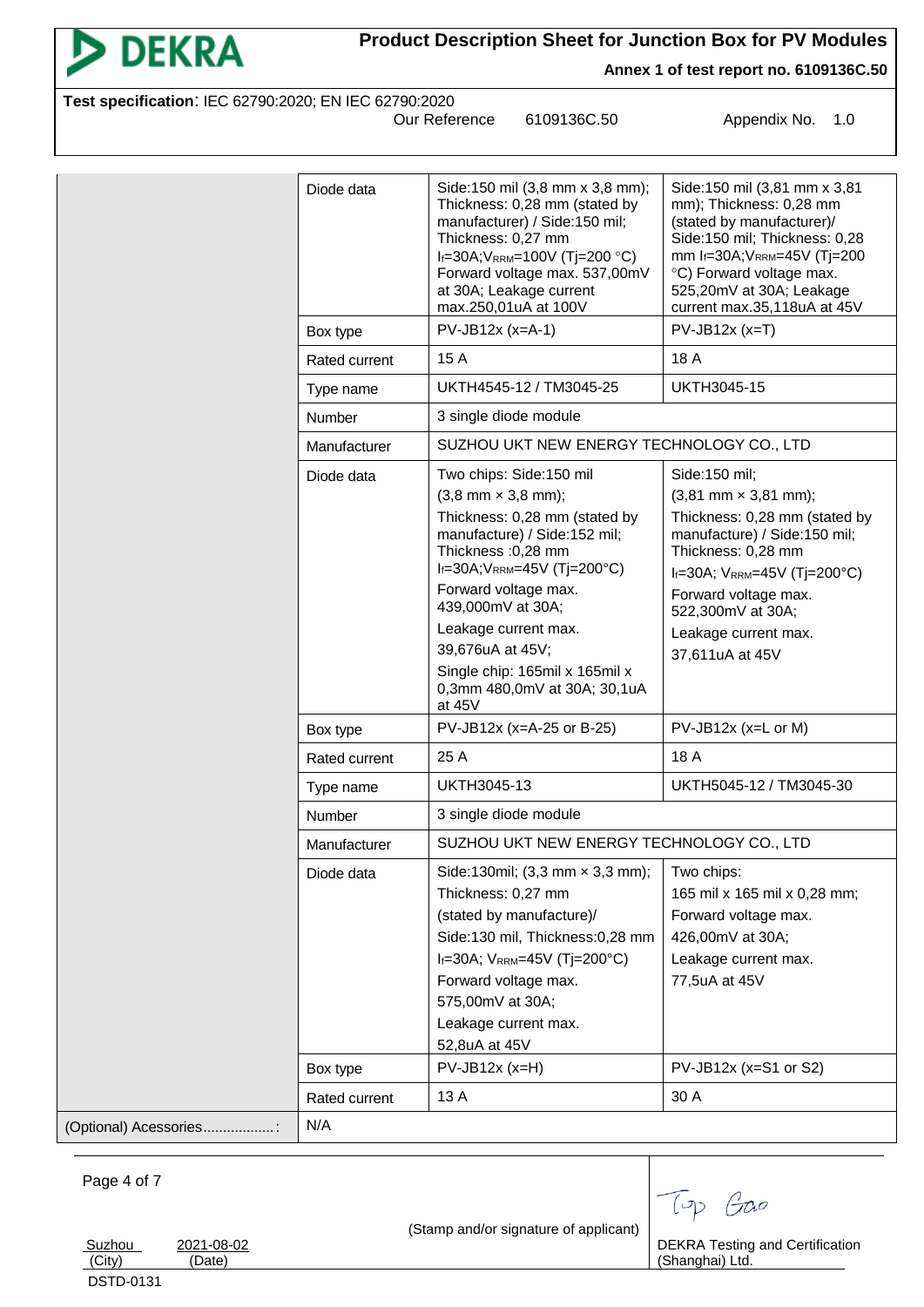

**Annex 1 of test report no. 6109136C.50**

**Test specification**: IEC 62790:2020; EN IEC 62790:2020

6109136C.50 Appendix No. 1.0

#### List of Critical Components (add lines for multiple material sources)

| Ref. | Object                    | Manufacturer / trademark                    | Type / model                                                        | Technical data / ratings                                                                                                        | Standard<br>(if applicable) | Certificates<br>(if applicable)          |
|------|---------------------------|---------------------------------------------|---------------------------------------------------------------------|---------------------------------------------------------------------------------------------------------------------------------|-----------------------------|------------------------------------------|
|      | Material of<br>housing    |                                             | m-PPE, "Xyron",                                                     | UL94, V-0                                                                                                                       |                             |                                          |
|      |                           | ASAHI KASEI CHEMICALS                       | 540Z(f1)(c)                                                         | RTI=110 °C                                                                                                                      |                             | <b>UL E82268</b>                         |
| 1.0  |                           | CORP XYRON POLYMER                          | m-PPE, "Xyron",                                                     | UL94, V-0                                                                                                                       |                             |                                          |
|      |                           |                                             | 644Z(f1)(c)                                                         | RTI=125 $\degree$ C                                                                                                             |                             |                                          |
|      | Alternate for<br>PV-JB12x |                                             | Polyamide 66,                                                       | UL94, V-0, 5VA                                                                                                                  |                             | <b>UL E41871</b>                         |
|      | $(x=T)$                   | <b>BASF SE</b>                              | A3XZG5(f1)                                                          | RTI=120 °C                                                                                                                      |                             |                                          |
|      |                           |                                             | m-PPE, "Xyron",                                                     | UL94, V-0                                                                                                                       |                             |                                          |
|      | Material of Box           | ASAHI KASEI CHEMICALS                       | 540Z(f1)(c)                                                         | RTI=110 $\degree$ C                                                                                                             |                             |                                          |
|      | Lid                       | CORP XYRON POLYMER                          | m-PPE, "Xyron",                                                     | UL94, V-0                                                                                                                       |                             | <b>UL E82268</b>                         |
| 2.0  |                           |                                             | 644Z(f1)(c)                                                         | RTI=125 $\degree$ C                                                                                                             |                             |                                          |
|      | Alternate for             |                                             | Polyamide 66,                                                       | UL94, V-0, 5VA                                                                                                                  |                             |                                          |
|      | PV-JB12x<br>$(x=T)$       | <b>BASF SE</b>                              | A3XZG5(f1)                                                          | RTI=120 $\degree$ C                                                                                                             |                             | <b>UL E41871</b>                         |
|      | Material of<br>bottom     | ASAHI KASEI CHEMICALS<br>CORP XYRON POLYMER | m-PPE, "Xyron",<br>540Z(f1)(c)                                      | UL94, V-0                                                                                                                       |                             |                                          |
|      |                           |                                             |                                                                     | RTI=110 °C                                                                                                                      |                             | <b>UL E82268</b>                         |
|      |                           |                                             | m-PPE, "Xyron",                                                     | UL94, V-0                                                                                                                       |                             |                                          |
| 3.0  |                           |                                             | 644Z(f1)(c)                                                         | RTI=125 °C                                                                                                                      |                             |                                          |
|      | Alternate for             | Polyamide 66,                               | UL94, V-0, 5VA                                                      |                                                                                                                                 |                             |                                          |
|      | PV-JB12x<br>$(x=T)$       | <b>BASF SE</b>                              | A3XZG5(f1)                                                          | RTI=120 $\degree$ C                                                                                                             |                             | <b>UL E41871</b>                         |
|      | PV Cable                  | Ningbo Kibor Wire & Cable<br>Co., Ltd.      | H1Z2Z2-K 1 x 4,0 mm <sup>2</sup>                                    | 1 x 4,0 mm <sup>2</sup> cable<br>diameter: 6,10±0,15mm /<br>6,60±0,20mm, 56<br>conductors, 0, 285±0, 008m<br>m per conductor    | EN 50618:2014               | TÜV<br>R 50302047                        |
| 4.0  |                           |                                             | H1Z2Z2-K 1 x 4,0 mm <sup>2</sup>                                    | 1 x 4,0 mm <sup>2</sup> cable<br>diameter: 6,30±0,2mm, 56<br>conductors, 0,3±0,008mm<br>per conductor                           |                             | TÜV<br>R 50302047 &<br><b>UL E470608</b> |
|      |                           |                                             | 62930 IEC 131<br>$1X1,5240mm^2$<br>HALOGEN FREE LOW<br><b>SMOKE</b> | 1 x 4,0 mm <sup>2</sup>                                                                                                         | IEC 62930:2017              | TÜV<br>R 50413678                        |
|      |                           | Wuxi Xinhongye Wire &<br>Cable Co., Ltd.    | H1Z2Z2-K 1 x 1,535<br>mm <sup>2</sup>                               | 1 x 4,0 mm <sup>2</sup> cable<br>diameter: 6,40±0,2mm,<br>56/52 conductors,<br>0,285±0,008mm /<br>0,30±0,008mm per<br>conductor | EN 50618:2014               | TÜV<br>R 50311889 &<br>UL E332548        |

Page 5 of 7

(Stamp and/or signature of applicant)

<u>Suzhou 2021-08-02</u><br>(City) (Date) (Date)

DSTD-0131

DEKRA Testing and Certification (Shanghai) Ltd.

Top Gao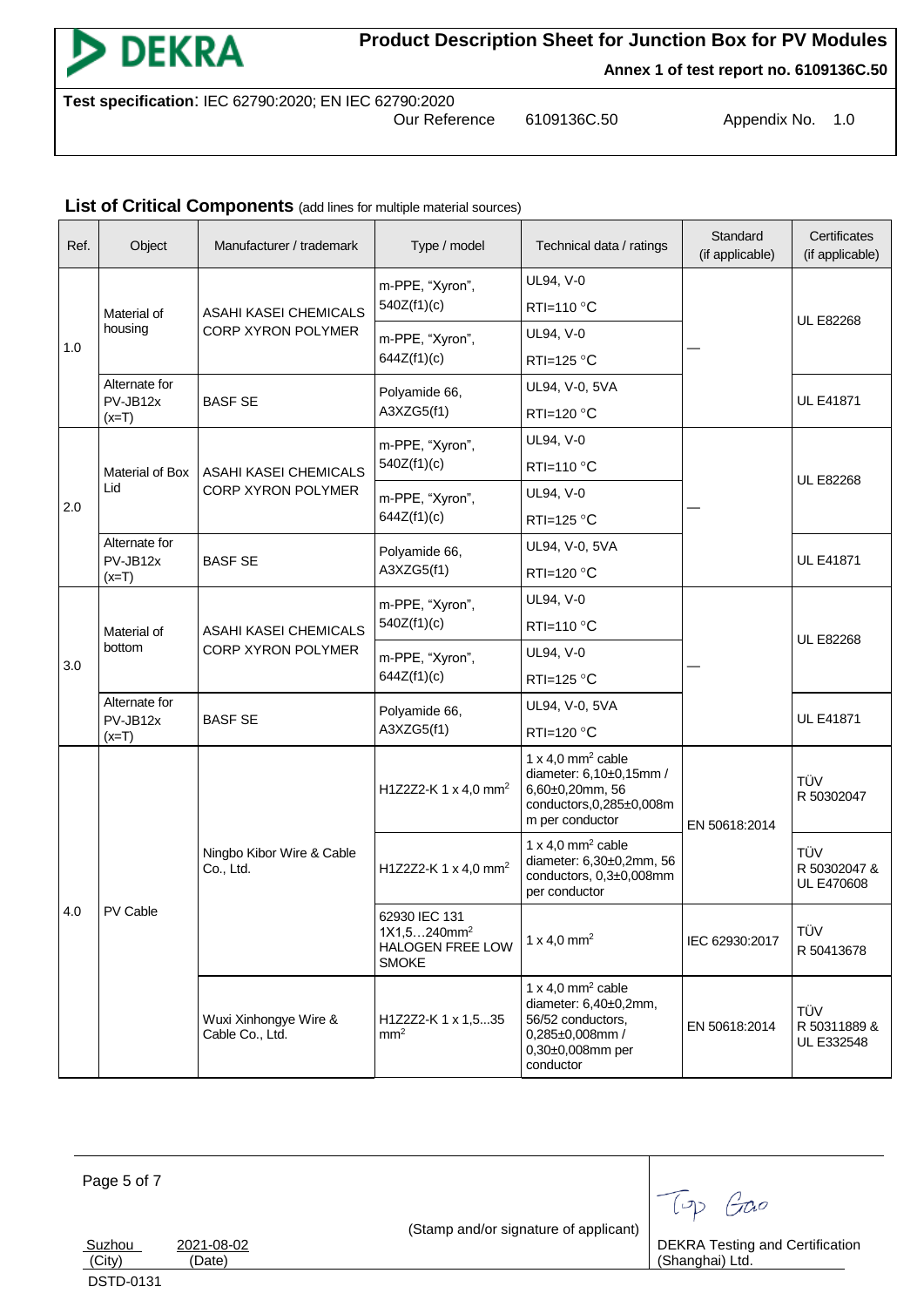

**Annex 1 of test report no. 6109136C.50**

**Test specification**: IEC 62790:2020; EN IEC 62790:2020

6109136C.50 Appendix No. 1.0

| Ref. | Object    | Manufacturer / trademark                                                                                 | Type / model                                                                       | Technical data / ratings                                                                                                          | Standard<br>(if applicable) | Certificates<br>(if applicable)          |
|------|-----------|----------------------------------------------------------------------------------------------------------|------------------------------------------------------------------------------------|-----------------------------------------------------------------------------------------------------------------------------------|-----------------------------|------------------------------------------|
|      |           |                                                                                                          | H1Z2Z2-K 1 x 1,535<br>mm <sup>2</sup>                                              | 1 x 4,0 mm <sup>2</sup> cable<br>diameter: 6,10±0,15mm /<br>6,60±0,20mm, 56<br>conductors,<br>0,285±0,008mm per<br>conductor      |                             | TÜV<br>R 50311889                        |
|      |           |                                                                                                          | 62930 IEC 131<br>1X1,535mm <sup>2</sup><br><b>HALOGEN FREE LOW</b><br><b>SMOKE</b> | 1 x 4,0 mm <sup>2</sup>                                                                                                           | IEC 62930:2017              | TÜV<br>R 50439595                        |
|      |           |                                                                                                          | 62930 IEC 131<br>1x4.0mm <sup>2</sup><br><b>HALOGEN FREE</b>                       | $1 \times 4.0$ mm <sup>2</sup><br>cable diameter<br>$5,70 \pm 0,2$ mm,<br>56 conductors,<br>$0,285 \pm 0,008$ mm per<br>conductor | IEC 62930:2017              | TÜV<br>R 50451199                        |
|      |           | Trina Solar Co., Ltd.                                                                                    | LOW SMOKE                                                                          | $1 \times 4.0$ mm <sup>2</sup><br>cable diameter:<br>$6,40 \pm 0,2$ mm                                                            |                             | TÜV<br>R 50451199 &<br><b>UL E504577</b> |
|      |           |                                                                                                          | H1Z2Z2-K 1x4,0mm <sup>2</sup>                                                      | $1 \times 4.0$ mm <sup>2</sup><br>cable diameter:<br>$5,70 \pm 0,2$ mm                                                            | EN 50618:2014               | TÜV<br>R 50426462                        |
|      |           |                                                                                                          |                                                                                    | $1 \times 4.0$ mm <sup>2</sup><br>cable diameter:<br>$6,40 \pm 0,2$ mm                                                            |                             | TÜV<br>R 50426462 &<br><b>UL E504577</b> |
|      |           | Changshu JHOSIN<br><b>Communication Technology</b><br>Co., Ltd.<br><b>SUZHOU YONGHAO</b><br>CABLE CO LTD | H1Z2Z2-K<br>$1x1,535mm^2$                                                          | 1 x 4,0 mm <sup>2</sup>                                                                                                           | EN 50618:2014               | TÜV<br>R 50325448                        |
|      |           |                                                                                                          | 62930 IEC 131 1X1,5<br>35mm <sup>2</sup> HALOGEN<br>FREE LOW SMOKE                 | 1 x 6,0 mm <sup>2</sup>                                                                                                           | IEC 62930:2017              | TÜV<br>R 50413335                        |
|      |           |                                                                                                          | 62930 IEC 131<br>1X2,535mm <sup>2</sup><br>HALOGEN FREE LOW<br><b>SMOKE</b>        | 1 x 4,0 mm <sup>2</sup><br>1 x 6,0 mm <sup>2</sup>                                                                                | IEC 62930:2017              | TÜV<br>R 50401233                        |
|      |           |                                                                                                          | H1Z2Z2-K<br>1x2,535mm <sup>2</sup>                                                 |                                                                                                                                   | EN 50618:2014               | TÜV<br>R 50379270                        |
|      | Connector | SUZHOU UKT NEW<br><b>ENERGY TECHNOLOGY</b><br>CO., LTD                                                   | PV-CO01                                                                            | Rated Voltage: 1000V /<br>Rated Current: 25A /<br>Cross section: 1x4,0mm <sup>2</sup>                                             | IEC 62852:2014;             | TÜV<br>R 50294826                        |
| 5.0  |           |                                                                                                          | PV-CO02-xy                                                                         | Rated Voltage: 1500V /<br>Rated Current 30A /<br>Cross section: 1x4,0mm <sup>2</sup>                                              | EN 62852:2015               | TÜV<br>R 50390097                        |
|      |           | Jiangxi Jinko PV Material                                                                                | <b>PV-JK03M-1</b>                                                                  | Rated Voltage: 1000V /<br>Rated Current: 30A /<br>Cross section: 1x4,0mm <sup>2</sup>                                             | IEC 62852:2014;             | TÜV<br>R 50318165                        |
|      |           | Co., Ltd.                                                                                                | <b>PV-JK03M-2</b>                                                                  | Rated Voltage: 1500V /<br>Rated Current: 30A /<br>Cross section: 1x4,0mm <sup>2</sup>                                             | EN 62852:2015               | TÜV<br>R 50318165                        |

Page 6 of 7 (Stamp and/or signature of applicant) Suzhou 2021-08-02<br>
(City) (Date) (Date) Top Gao DEKRA Testing and Certification (Shanghai) Ltd. DSTD-0131